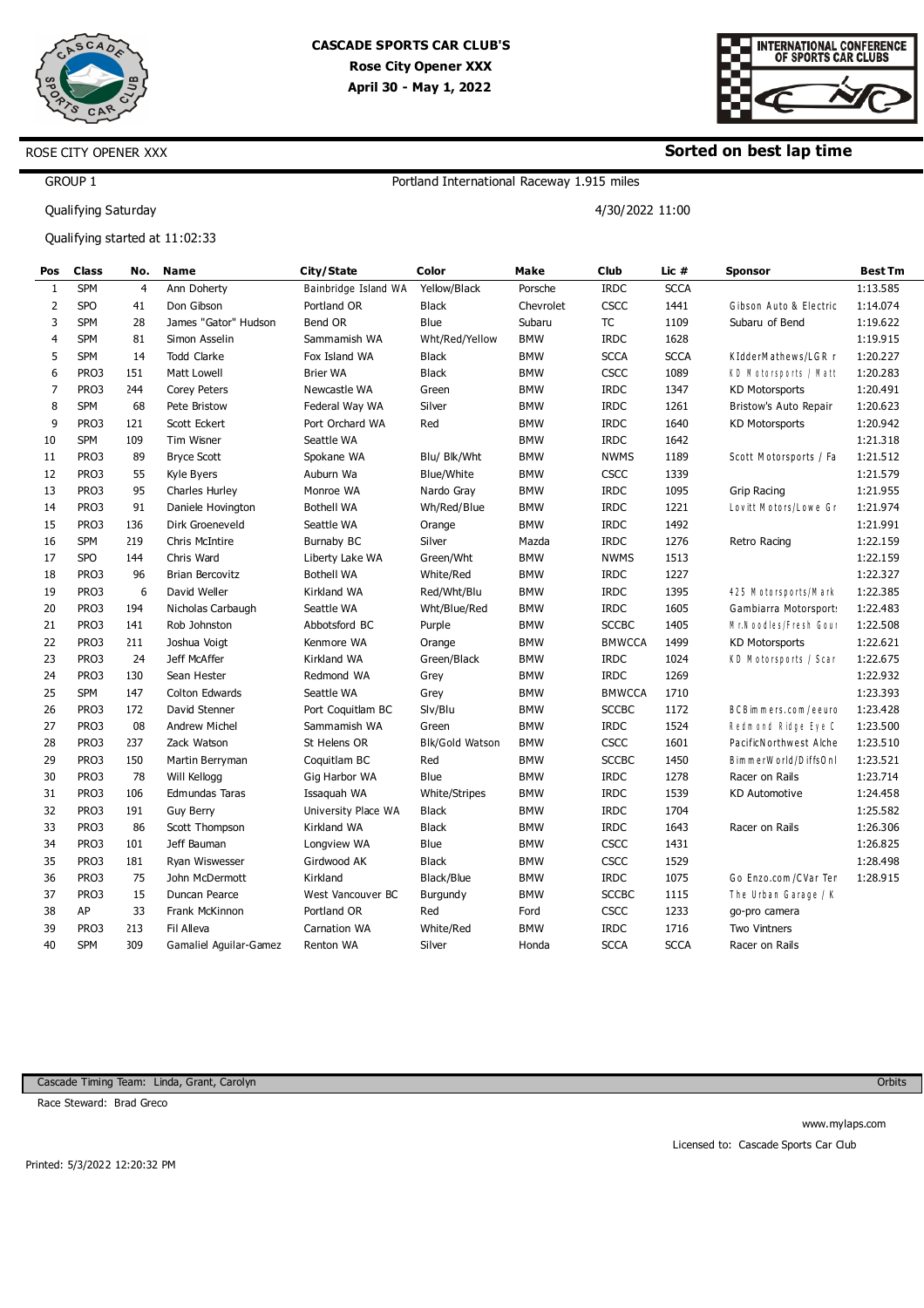



#### **Sorted on best lap time**

4/30/2022 11:17

GROUP 2

Qualifying Saturday

ROSE CITY OPENER XXX

Qualifying started at 11:21:55

| Pos | Class      | No.             | Name                 | City/State           | Color        | Make  | <b>Club</b> | Lic #       | <b>Sponsor</b>         | <b>Best Tm</b> |
|-----|------------|-----------------|----------------------|----------------------|--------------|-------|-------------|-------------|------------------------|----------------|
|     | <b>SM</b>  | 23              | Eric Jones           | Eugene OR            | Yellow/Black | Mazda | <b>SCCA</b> | <b>SCCA</b> | Eric Jones Motorsports | 1:23.383       |
| 2   | <b>SM</b>  | 32              | Chris Heinrich       | Portland OR          | Red          | Mazda | <b>CSCC</b> | 1032        | Advantage Collision Ce | 1:24.003       |
| 3   | <b>SM</b>  | 92              | <b>Thomas Micich</b> | Newberg OR           | Red/Grey/Blk | Mazda | <b>SCCA</b> | <b>SCCA</b> | Dan's Auto Center      | 1:24.061       |
| 4   | <b>SM</b>  | 17              | Kyle Keenan          | Vancouver WA         | Purple!      | Mazda | <b>SCCA</b> | <b>SCCA</b> | Team KBR Speed Shor    | 1:24.521       |
| 5.  | <b>SM</b>  | 73              | James Wetter         | Bainbridge Island WA | Green        | Mazda | <b>SCCA</b> | <b>SCCA</b> | Kingston Mini Storage  | 1:24.797       |
| 6   | <b>SM</b>  | 26              | Tim Ferrick          | Underwood WA         | Gray/Yel     | Mazda | <b>SCCA</b> | <b>SCCA</b> | Bad Gas Racing         | 1:24.931       |
| 7   | <b>SM</b>  | 77              | Dan Twomey           | Port Orchard WA      | Black        | Mazda | <b>SCCA</b> | <b>SCCA</b> | Jensen Realtor Group   | 1:25.517       |
| 8   | <b>SM</b>  | 68              | <b>Adam Smalley</b>  | Battle Ground WA     | Camo/Yellow  | Mazda | <b>SCCA</b> | <b>SCCA</b> | Smak Plastics, Flextan | 1:25.652       |
| 9   | <b>SM</b>  | 08              | Majid 'MJ' Hajari    | Portland OR          | Red/Gray     | Mazda | <b>CSCC</b> | <b>SCCA</b> | Casa Bella Granite & M | 1:25.849       |
| 10  | <b>SM</b>  | 22              | Jeremy Kinzer        | Lebanon OR           | White        | Mazda | <b>CSCC</b> | 1836        | A2 Storage             | 1:26.005       |
| 11  | <b>SM</b>  | 46              | John Connelly        | Portland OR          | Dark Blue    | Mazda | <b>SCCA</b> | <b>SCCA</b> | Lesher Motorsports / V | 1:26.020       |
| 12  | <b>HT</b>  | L81             | <b>Bret Bienerth</b> | Oregon City OR       | Black        | Honda | <b>CSCC</b> | 1011        |                        | 1:26.226       |
| 13  | <b>SM</b>  | L74             | Jon Parker           | Portland OR          | Blue/White   | Mazda | <b>SCCA</b> | <b>SCCA</b> |                        | 1:26.326       |
| 14  | <b>SM</b>  | L <sub>35</sub> | Mike Tripp           | Freeland WA          | White        | Mazda | <b>CSCC</b> | 1135        |                        | 1:26.598       |
| 15  | <b>SM</b>  | 62              | Dave Sutherland      | Sherwood OR          | Red/Black    | Mazda | <b>SCCA</b> | <b>SCCA</b> | Wyatt Fire Protection  | 1:26.768       |
| 16  | <b>SM</b>  | 19              | Brian Anderson       | Battle Ground WA     | Silver/Black | Mazda | <b>CSCC</b> | 1443        | Maximum Effort Racin   | 1:26.804       |
| 17  | <b>SM</b>  | 99              | James Coshow         | Portland OR          | <b>Black</b> | Mazda | <b>SCCA</b> | <b>SCCA</b> | Ninja Dust Motorsport  | 1:26.831       |
| 18  | <b>NCW</b> | 01              | <b>Bill Berner</b>   | Lake Oswego OR       | Black/Green  | Mazda | <b>SCCA</b> | SCCA(N)     |                        | 1:29.726       |
| 19  | <b>SM</b>  | 33              | <b>Steve Rodgers</b> | Sisters OR           | Silver       | Mazda | <b>NWMS</b> | <b>SCCA</b> | Mainline station       | 1:30.203       |
| 20  | <b>NCW</b> | 222             | Dave Roland          | Bend OR              | Yellow/Black | Mazda | <b>CSCC</b> | 1829(N)     | My Loving Wife         | 1:32.702       |
| 21  | <b>SM</b>  | 96              | Mark Ling            | Hillsboro OR         | White        | Mazda | <b>CSCC</b> | <b>SCCA</b> | AFT Perform ance Pictu | 1:32.774       |
| 22  | <b>SM</b>  |                 | Keith Ball           | Portland OR          | Red/Blue     | Mazda | <b>CSCC</b> | 1814        |                        | 1:33.224       |
| 23  | <b>NCW</b> | 02              | Todd Etchieson       | Portland OR          | Blue         | Mazda | <b>CSCC</b> | Novice      |                        | 1:33.461       |
| 24  | <b>SM</b>  | 74              | Kyle Freiheit        | Redmond WA           | Black/Green  | Mazda | <b>SCCA</b> | 344336      | TFR, Hoosier, GLOC     |                |
| 25  | <b>SM</b>  | L <sub>19</sub> | Shane Vorderstrasse  | Lebanon OR           | Red/White    | Mazda | <b>SCCA</b> | <b>SCCA</b> | Point S Tire           |                |

Portland International Raceway 1.915 miles

Cascade Timing Team: Linda, Grant, Carolyn

Race Steward: Brad Greco

**Orbits**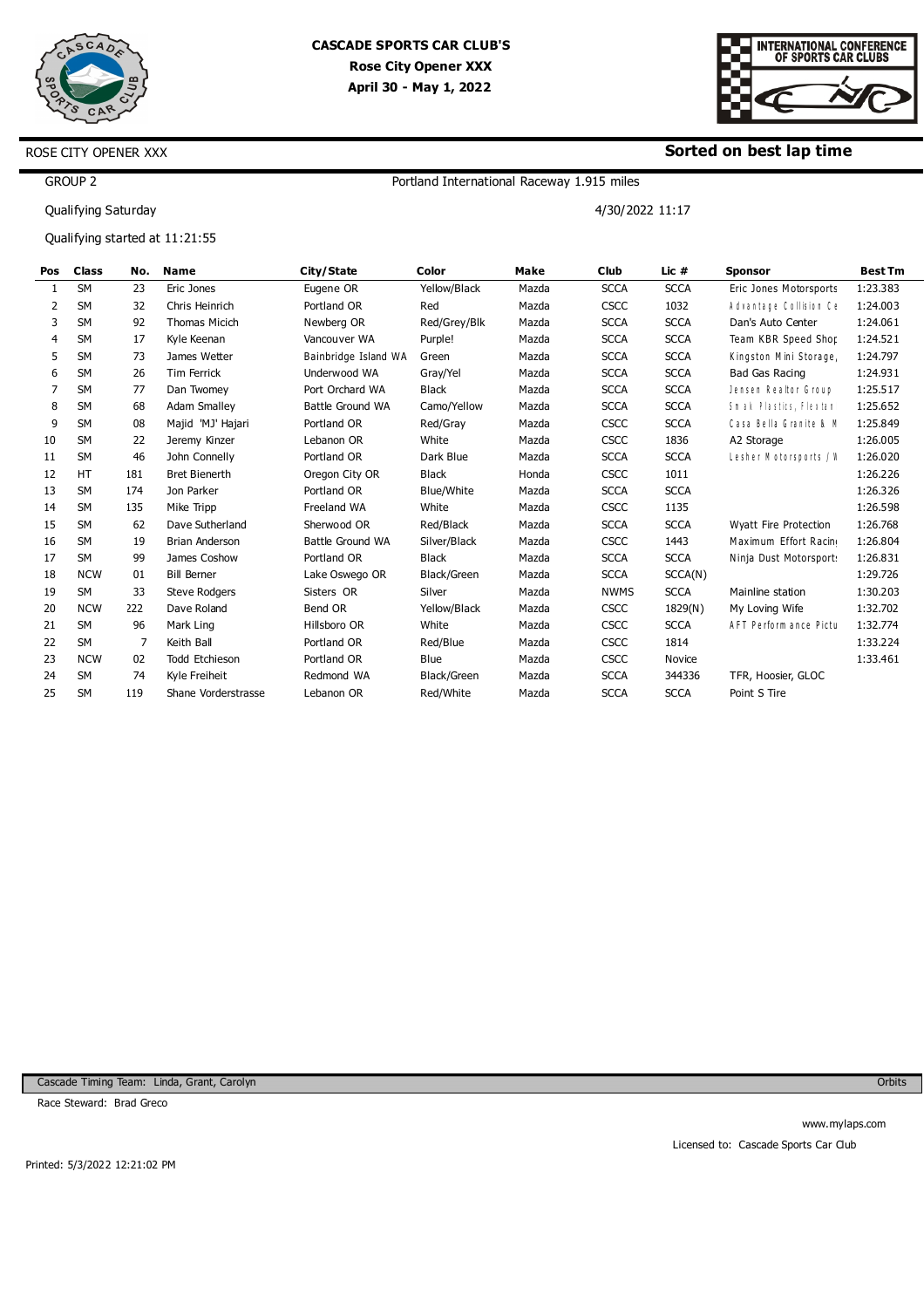



#### **Sorted on best lap time**

4/30/2022 09:57

GROUP 4

Qualifying Saturday

ROSE CITY OPENER XXX

Qualifying started at 9:58:10

| Pos | <b>Class</b>    | No.            | <b>Name</b>             | <b>Co Driver</b> | Color          | Make         | <b>Club</b>   | Lic #       | <b>Sponsor</b>                 | <b>Best Tm</b> |
|-----|-----------------|----------------|-------------------------|------------------|----------------|--------------|---------------|-------------|--------------------------------|----------------|
| 1   | <b>ITE</b>      | 41             | Don Gibson              |                  | <b>Black</b>   | Chevrolet    | <b>CSCC</b>   | 1441        | Gibson Auto & Ele              | 1:12.540       |
| 2   | GT1             | 20             | Adam Tumblin            |                  | Grey           | Chevrolet    | <b>NASA</b>   | 192093      |                                | 1:12.942       |
| 3   | GT1             | 10             | Kevin Marshall          |                  | <b>Black</b>   | Ford Mustang | NASA          | <b>NASA</b> | EMF                            | 1:12.969       |
| 4   | <b>SST</b>      | 39             | Eric Krause             |                  | Red/Wht        | Porsche      | <b>IRDC</b>   | 1039        | EKR / JK Consultir             | 1:13.518       |
| 5   | <b>SST</b>      | 44             | Curt Wikstrom           |                  | Torch Red      | Chevrolet    | <b>IRDC</b>   | 1244        | Ray's Auto Center <sub>i</sub> | 1:13.766       |
| 6   | GT <sub>2</sub> | $\overline{4}$ | Ann Doherty             |                  | Yellow/Black   | Porsche      | <b>IRDC</b>   | <b>SCCA</b> |                                | 1:14.483       |
| 7   | GT1             | 42             | Crellin (Chris) Pauling |                  | Blue           | Chevrolet    | <b>IRDC</b>   | 1720(ARR)   | Berkshire Hathawa              | 1:15.426       |
| 8   | <b>SE46</b>     | 5              | Chris Hart              |                  | Red/Wht/Blk    | <b>BMW</b>   | <b>SCCA</b>   | <b>SCCA</b> | fabtek                         | 1:18.056       |
| 9   | AS              | 03             | Kevin Smith             |                  | Yellow         | Pontiac      | <b>TC</b>     | <b>SCCA</b> | Stacey Smith                   | 1:18.677       |
| 10  | <b>SE46</b>     | 73             | <b>Bill Ecker</b>       |                  | <b>Blues</b>   | <b>BMW</b>   | <b>IRDC</b>   | 1364        |                                | 1:19.519       |
| 11  | <b>SE46</b>     | 81             | Simon Asselin           |                  | Wht/Red/Yellow | <b>BMW</b>   | <b>IRDC</b>   | 1628        |                                | 1:19.634       |
| 12  | <b>SE46</b>     | 14             | <b>Todd Clarke</b>      |                  | <b>Black</b>   | <b>BMW</b>   | <b>SCCA</b>   | <b>SCCA</b> | KIdderMathews/LC               | 1:19.832       |
| 13  | <b>SE46</b>     | 99             | Matt Dawson             |                  | <b>Black</b>   | <b>BMW</b>   | <b>IRDC</b>   | 1616        | Ironm aster-AAF R              | 1:19.899       |
| 14  | <b>SE46</b>     | 22             | Ron Craig               |                  | Silver         | <b>BMW</b>   | <b>BMWCCA</b> | 1327        | Specialty Auto Car             | 1:21.689       |
| 15  | <b>SE46</b>     | 70             | Michael Ramberg         |                  | Silver         | <b>BMW</b>   | <b>IRDC</b>   | 1620        | GreBmar Motorspo               | 1:21.797       |
| 16  | <b>SE46</b>     | L69            | <b>Brett McKown</b>     |                  | Silver         | <b>BMW</b>   | <b>CSCC</b>   | 1169        | Bloising Saddles R             | 1:21.832       |
| 17  | <b>SE46</b>     | LO9            | Tim Wisner              |                  |                | <b>BMW</b>   | <b>IRDC</b>   | 1642        |                                | 1:22.321       |
| 18  | <b>SE46</b>     | 68             | Pete Bristow            |                  | Silver         | <b>BMW</b>   | <b>IRDC</b>   | 1261        | Bristow's Auto Rep             | 1:22.517       |
| 19  | <b>SE46</b>     | <b>L44</b>     | Chris Ward              |                  | Green/Wht      | <b>BMW</b>   | <b>NWMS</b>   | 1513        |                                | 1:23.008       |
| 20  | <b>SE46</b>     | L66            | Jack Curtis             |                  | <b>Black</b>   | <b>BMW</b>   | <b>IRDC</b>   | 1727        |                                | 1:23.920       |
| 21  | <b>SE46</b>     | <b>L47</b>     | Colton Edwards          |                  | Grey           | <b>BMW</b>   | <b>BMWCCA</b> | 1710        |                                | 1:23.993       |
| 22  | AS              | 114            | Jeff Menor              |                  | Blue           | Chevrolet    | <b>TC</b>     | 1808        | Basic Fire Protecti            | 1:26.749       |
| 23  | GT1             | 25             | <b>Patrick Bliss</b>    |                  | Black/Red      | CHEVROLET S: | CSCC          | 1812        | Amy Bliss StateFar             |                |
| 24  | GT1             | 00             | Jason Pond              |                  |                | Stock Car    | <b>CSCC</b>   | 192098      |                                |                |
| 25  | <b>ITE</b>      |                | Michael McAleenan       |                  | Grey           | Superlight   | <b>IRDC</b>   | 1103        | Smith Alling, LGR              |                |
| 26  | GT1             |                | Mick Millsap            |                  | Blk/Ylw        | Stock Car    | <b>CSCC</b>   | <b>XXXX</b> | Noble Works, 503               |                |
| 27  | <b>ITE</b>      | 17             | Mike Kelley             |                  | Black/Silver   | Pontiac      | <b>NWMS</b>   | 1017        | Riverside Cillision            |                |
| 28  | GT1             | 55             | Justin Dempsey          |                  | White          | Chevrolet    | NASA          | <b>SCCA</b> |                                |                |
| 29  | GT <sub>2</sub> | L42            | Dominic Martinolich     |                  | Red/White/Blue | Ford         | <b>SCCA</b>   | <b>SCCA</b> | Almond Asphalt/H               |                |
| 30  | <b>ST</b>       | <b>L98</b>     | <b>Charles Matschek</b> |                  | Purple         | <b>BMW</b>   | <b>CSCC</b>   | 1188        | Dynasport                      |                |
|     |                 |                |                         |                  |                |              |               |             |                                |                |

Portland International Raceway 1.915 miles

Cascade Timing Team: Linda, Grant, Carolyn

Race Steward: Brad Greco

**Orbits**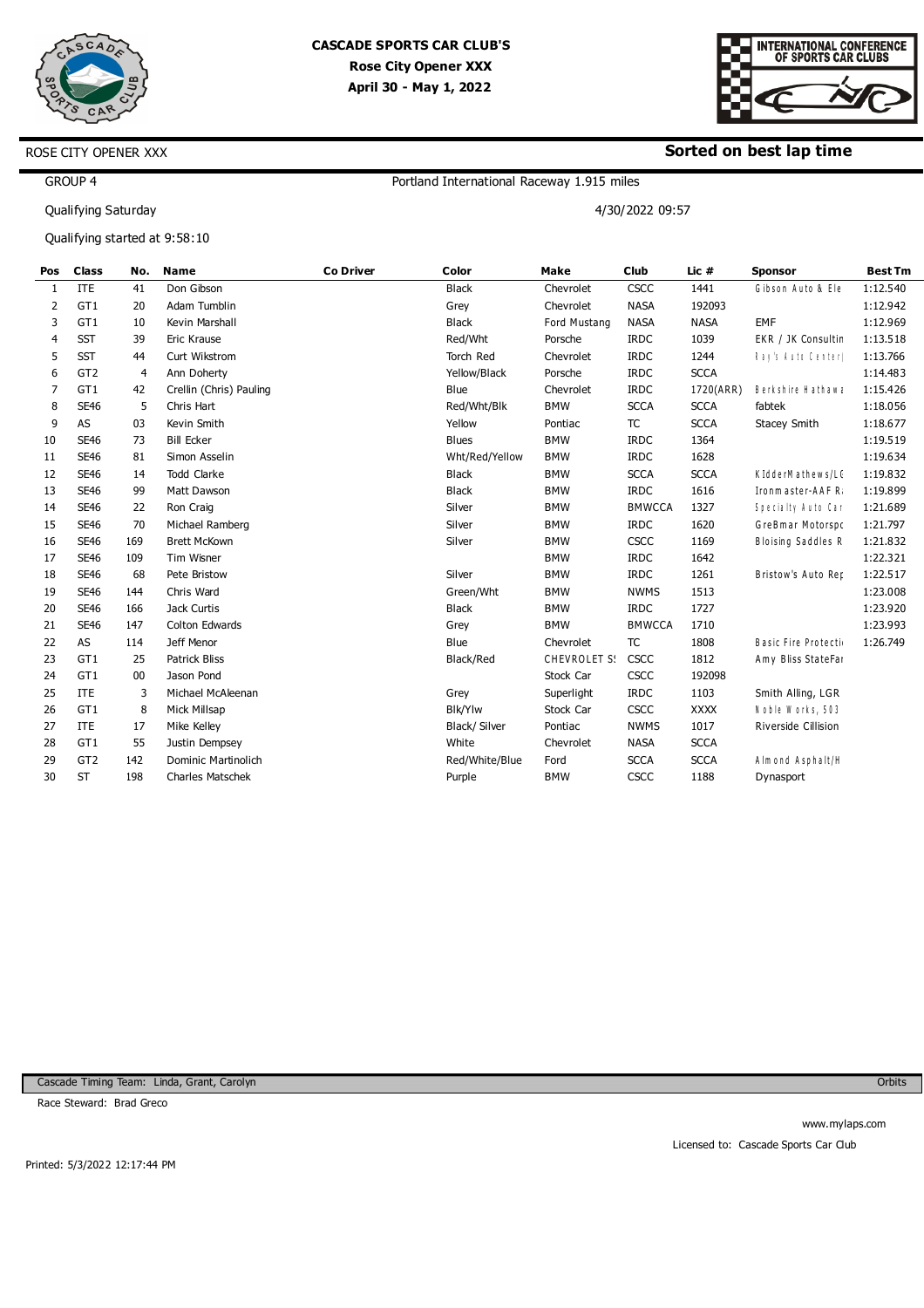



#### **Sorted on best lap time**

4/30/2022 10:20

## GROUP 5

Qualifying Saturday

ROSE CITY OPENER XXX

Qualifying started at 10:20:35

| Pos | <b>Class</b>    | No.             | Name                  | City/State              | Color         | Make       | Club          | Lic #       | <b>Sponsor</b>         | <b>Best Tm</b> |
|-----|-----------------|-----------------|-----------------------|-------------------------|---------------|------------|---------------|-------------|------------------------|----------------|
|     | EIP             | L62             | Adam Achepohl         | Monroe OR               | Grey          | Porsche    | <b>CSCC</b>   | 1362        | Gemini Concrete Pump   | 1:19.155       |
| 2   | <b>NCW</b>      | 22              | Kevin Craig           | Sherwood OR             | Silver        | <b>BMW</b> | <b>CSCC</b>   | 1835(N)     | <b>KCraig Custom</b>   | 1:20.993       |
| 3   | CT4             | 89              | <b>Brvce Scott</b>    | Spokane WA              | Blu/ Blk/Wht  | <b>BMW</b> | <b>NWMS</b>   | 1189        | Scott Motorsports / Fa | 1:21.439       |
| 4   | CT <sub>4</sub> | 91              | Daniele Hovington     | <b>Bothell WA</b>       | Wh/Red/Blue   | <b>BMW</b> | <b>IRDC</b>   | 1221        | Lovitt Motors/Lowe Gr  | 1:22.017       |
| 5   | CT4             | 211             | Joshua Voigt          | Kenmore WA              | Orange        | <b>BMW</b> | <b>BMWCCA</b> | 1499        | <b>KD Motorsports</b>  | 1:22.904       |
| 6   | CT <sub>4</sub> | 86              | Scott Thompson        | Kirkland WA             | <b>Black</b>  | <b>BMW</b> | <b>IRDC</b>   | 1643        | Racer on Rails         | 1:22.934       |
| 7   | EIP             | 78              | Will Kellogg          | Gig Harbor WA           | Blue          | <b>BMW</b> | <b>IRDC</b>   | 1278        | Racer on Rails         | 1:23.293       |
| 8   | EIP             | L30             | Sean Hester           | Redmond WA              | White/Red     | <b>BMW</b> | <b>IRDC</b>   | 1269        |                        | 1:23.652       |
| 9   | CT4             | 08              | <b>Andrew Michel</b>  | Sammamish WA            | Green         | <b>BMW</b> | <b>IRDC</b>   | 1524        | Redmond Ridge Eye C    | 1:24.072       |
| 10  | <b>NCW</b>      | 71              | Isaiah Dummer         | Woodinville WA          | White/Blk/Red | <b>BMW</b> | <b>IRDC</b>   | 1908(N)     |                        | 1:24.116       |
| 11  | <b>ITS</b>      | 55              | Douglas Hedges        | Hood River OR           | Silver/Blue   | Volkswagen | <b>SCCA</b>   | <b>SCCA</b> |                        | 1:24.582       |
| 12  | EIP             | 15              | Duncan Pearce         | West Vancouver BC       | Burgundy      | <b>BMW</b> | <b>SCCBC</b>  | 1115        | The Urban Garage / K   | 1:25.528       |
| 13  | <b>ITA</b>      | 02              | Garrett Clark         | Corvallis OR            | Red           | Toyota     | <b>CSCC</b>   | 1022        | vendettacycles.com     | 1:26.972       |
| 14  | <b>ITA</b>      | 03              | John Morris           | Seattle WA              | White         | Acura      | <b>IRDC</b>   | 1363        | Team Hayai             | 1:27.742       |
| 15  | <b>ITA</b>      | 19              | <b>Brian Anderson</b> | <b>Battle Ground WA</b> | Silver/Black  | Mazda      | <b>CSCC</b>   | 1443        | Maximum Effort Racin   | 1:30.211       |
| 16  | <b>ITA</b>      | 46              | John Connelly         | Portland OR             | Dark Blue     | Mazda      | <b>SCCA</b>   | <b>SCCA</b> | Lesher Motorsports / V | 1:30.910       |
| 17  | CT <sub>4</sub> | 213             | Fil Alleva            | <b>Carnation WA</b>     | White/Red     | <b>BMW</b> | <b>IRDC</b>   | 1716        | <b>Two Vintners</b>    |                |
| 18  | EIP             | 8               | Terry Overdiek        | Surrey BC               | Black/Red     | Mazda      | <b>CSCC</b>   | 1208        | Retro Racing Team      |                |
| 19  | ITA             | 96              | Mark Ling             | Hillsboro OR            | White         | Mazda      | <b>CSCC</b>   | <b>SCCA</b> | AFT Perform ance Pictu |                |
| 20  | CT <sub>4</sub> | <b>LO1</b>      | Jeff Bauman           | Longview WA             | <b>Blue</b>   | <b>BMW</b> | <b>CSCC</b>   | 1431        |                        |                |
| 21  | CT <sub>4</sub> | L <sub>36</sub> | Dirk Groeneveld       | Seattle WA              | Orange        | <b>BMW</b> | <b>IRDC</b>   | 1492        |                        |                |
| 22  | EIP             | L76             | Scott Studerus        | <b>Belfair WA</b>       | Blue          | <b>BMW</b> | <b>IRDC</b>   | 1700        | studerus dental        |                |
|     |                 |                 |                       |                         |               |            |               |             |                        |                |

Portland International Raceway 1.915 miles

Announcements

Cars #8 and 213 loss of times for under weight per steward

Cascade Timing Team: Linda, Grant, Carolyn

Race Steward: Brad Greco

**Orbits** 

Printed: 5/5/2022 10:01:18 AM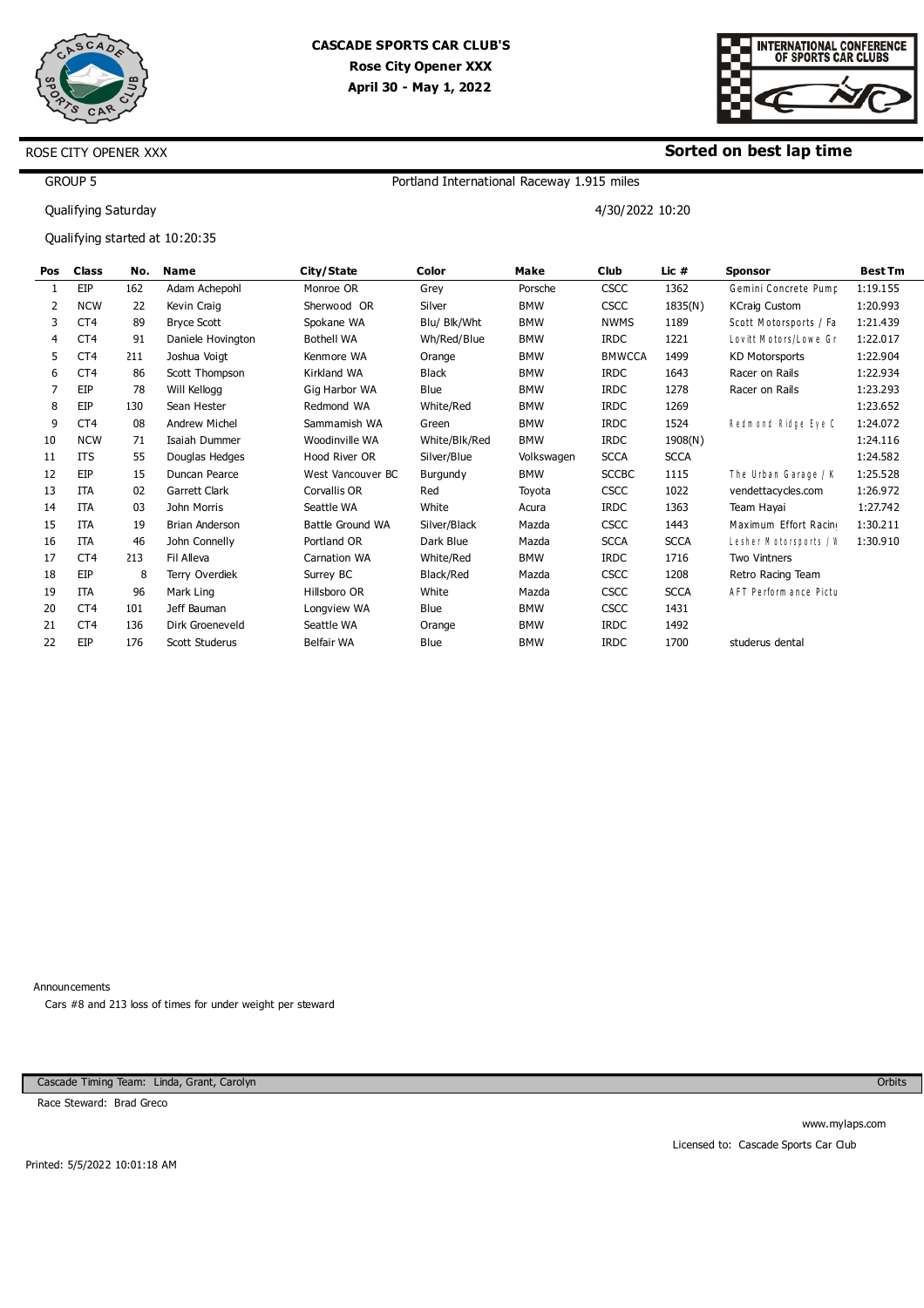



#### **Sorted on best lap time**

4/30/2022 10:37

GROUP 6/3

Qualifying Saturday

ROSE CITY OPENER XXX

Qualifying started at 10:40:35

| Pos | <b>Class</b>    | No. | Name              | City/State         | Color        | Make     | Club         | Lic $#$     | <b>Sponsor</b>        | <b>Best Tm</b> |
|-----|-----------------|-----|-------------------|--------------------|--------------|----------|--------------|-------------|-----------------------|----------------|
|     | <b>BSR</b>      |     | Dennis Pavlina    | Camas WA           | Orange/Black | Juno     | <b>SCCA</b>  | <b>SCCA</b> |                       | 1:10.689       |
|     | <b>DSR</b>      | 47  | Knut Grimsrud     | Forest Grove OR    | Wht/Red      | Radical  | <b>CSCC</b>  | 1463        | Norsk Racing          | 1:15.468       |
| 3   | <b>CF</b>       | 32  | R Lawence Bangert | Issaguah WA        | Turgo/Wht    | Crossle  | <b>IRDC</b>  | 1332        | R and A Mfg           | 1:18.766       |
| 4   | <b>FM</b>       | 41  | George Doran      | Spokane WA         | Blk/Burgandy | Mazda    | <b>NWMS</b>  | 1041        | Windermere Manito Re  | 1:19.042       |
| 5.  | CC <sub>4</sub> | 777 | Cem Avkan         | Issaguah WA        | Red          | Caterham | <b>IRDC</b>  | 1734(O)     |                       | 1:19.817       |
| 6   | CC <sub>4</sub> | 225 | Tamer Ozkaraoglu  | <b>Bellevue WA</b> |              | Caterham | <b>IRDC</b>  | 1730(O)     |                       | 1:20.399       |
|     | CC <sub>4</sub> | 42  | Tom Forsyth       | Kirkland WA        | White        | Caterham | <b>IRDC</b>  | 1501        | Beachman Racing       | 1:20.620       |
| 8   | CC <sub>4</sub> | 11  | Dale Pestes       | Gresham OR         | Yellow       | Caterham | <b>CSCC</b>  | 1182        |                       | 1:21.705       |
| 9   | CC <sub>4</sub> | 71  | Steven Knepper    | Happy Valley OR    | Yellow       | Caterham | <b>CSCC</b>  | 1828        |                       | 1:23.260       |
| 10  | <b>BSR</b>      | 77  | Hal Strong        | Freeland WA        | Yellow       | Caterham | <b>CSCC</b>  | 1519        | Beachman Racing       | 1:26.296       |
| 11  | <b>NOW</b>      | 96  | Soner Terek       | Kirkland WA        | Blue         | Caterham | <b>IRDC</b>  | 1906(N)     |                       | 1:26.553       |
| 12  | FF              | 45  | David McKav       | Bellingham WA      | Black/Yellow | Lola     | <b>SCCBC</b> | 1245        | KV Enterprise / Bad D | 1:27.550       |
| 13  | CF              |     | Sherm Johnston    | Meridian ID        | <b>Black</b> | Crossle  | <b>CSCC</b>  | 1307        | R and A Mfg           |                |

Portland International Raceway 1.915 miles

Cascade Timing Team: Linda, Grant, Carolyn

Race Steward: Brad Greco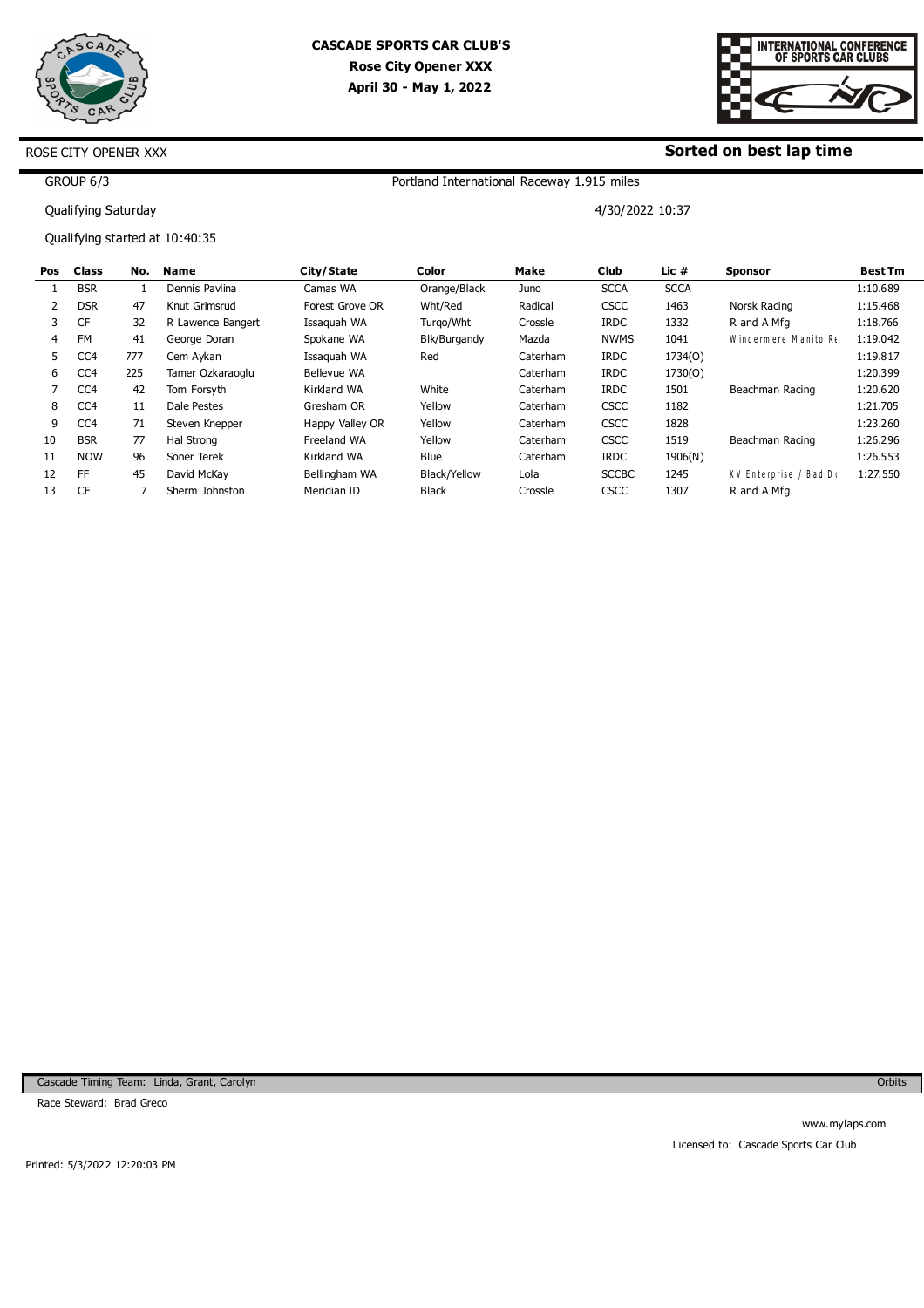

ROSE CITY OPENER XXX

## **CASCADE SPORTS CAR CLUB'S Rose City Opener XXX April 30 - May 1, 2022**



#### **Sorted on best lap time**

# GROUP 8

Qualifying

Qualifying started at 9:00:28

# Portland International Raceway 1.915 miles

4/30/2022 09:00

| Pos            | <b>Class</b>    | No.        | <b>Name</b>           | City/State          | Color            | Make       | Club         | Lic #       | <b>Sponsor</b>             | <b>Best Tm</b> |
|----------------|-----------------|------------|-----------------------|---------------------|------------------|------------|--------------|-------------|----------------------------|----------------|
| 1              | <b>MSR</b>      | 1          | Dennis Pavlina        | Camas WA            | Orange/Black     | Juno       | <b>SCCA</b>  | <b>SCCA</b> |                            | 1:19.597       |
| 2              | ME <sub>0</sub> | 39         | Eric Krause           | Woodinville WA      | Red/Wht          | Porsche    | <b>IRDC</b>  | 1039        | EKR / JK Consulting        | 1:22.278       |
| 3              | <b>MSR</b>      | 47         | Knut Grimsrud         | Forest Grove OR     | Wht/Red          | Radical    | <b>CSCC</b>  | 1463        | Norsk Racing               | 1:23.170       |
| 4              | <b>MSR</b>      | 777        | Cem Aykan             | Issaquah WA         | Red              | Caterham   | <b>IRDC</b>  | 1734(O)     |                            | 1:24.398       |
| 5              | ME <sub>0</sub> | 44         | Curt Wikstrom         | Fox Island WA       | <b>Torch Red</b> | Chevrolet  | <b>IRDC</b>  | 1244        | Ray's Auto Center/ T &     | 1:24.665       |
| 6              | <b>MSR</b>      | 225        | Tamer Ozkaraoglu      | Bellevue WA         |                  | Caterham   | <b>IRDC</b>  | 1730(O)     |                            | 1:26.516       |
| $\overline{7}$ | ME <sub>2</sub> | L72        | David Stenner         | Port Coquitlam BC   | Slv/Blu          | <b>BMW</b> | <b>SCCBC</b> | 1172        | B C B im m ers.com / eeurc | 1:27.819       |
| 8              | ME1             | 81         | Simon Asselin         | Sammamish WA        | Wht/Red/Yellow   | <b>BMW</b> | <b>IRDC</b>  | 1628        |                            | 1:28.243       |
| 9              | ME1             | 99         | Matt Dawson           | Woodinville WA      | <b>Black</b>     | <b>BMW</b> | <b>IRDC</b>  | 1616        | Ironmaster-AAF Racin       | 1:28.373       |
| 10             | ME <sub>2</sub> | <b>L41</b> | Rob Johnston          | Abbotsford BC       | Purple           | <b>BMW</b> | <b>SCCBC</b> | 1405        | Mr. Noodles/Fresh Goul     | 1:30.228       |
| 11             | ME <sub>2</sub> | 6          | David Weller          | Kirkland WA         | Red/Wht/Blu      | <b>BMW</b> | <b>IRDC</b>  | 1395        | 425 M otorsports/M ark     | 1:30.316       |
| 12             | ME <sub>2</sub> | L36        | Dirk Groeneveld       | Seattle WA          | Orange           | <b>BMW</b> | <b>IRDC</b>  | 1492        |                            | 1:30.815       |
| 13             | <b>MSR</b>      | 42         | Tom Forsyth           | Kirkland WA         | White            | Caterham   | <b>IRDC</b>  | 1501        | Beachman Racing            | 1:31.578       |
| 14             | ME <sub>2</sub> | 55         | Douglas Hedges        | Hood River OR       | Silver/Blue      | Volkswagen | <b>SCCA</b>  | <b>SCCA</b> |                            | 1:31.714       |
| 15             | ME3             | L81        | <b>Bret Bienerth</b>  | Oregon City OR      | <b>Black</b>     | Honda      | <b>CSCC</b>  | 1011        |                            | 1:32.338       |
| 16             | ME <sub>2</sub> | 24         | Jeff McAffer          | Kirkland WA         | Green/Black      | <b>BMW</b> | <b>IRDC</b>  | 1024        | KD Motorsports / Scar      | 1:33.108       |
| 17             | ME <sub>0</sub> | 28         | James "Gator" Hudson  | Bend OR             | Blue             | Subaru     | <b>TC</b>    | 1109        | Subaru of Bend             | 1:33.299       |
| 18             | ME <sub>2</sub> | 75         | John McDermott        | Kirkland            | Black/Blue       | <b>BMW</b> | <b>IRDC</b>  | 1075        | Go Enzo.com / CVar Ter     | 1:34.804       |
| 19             | ME <sub>2</sub> | L91        | <b>Guy Berry</b>      | University Place WA | <b>Black</b>     | <b>BMW</b> | <b>IRDC</b>  | 1704        |                            | 1:38.018       |
| 20             | ME3             | 19         | <b>Brian Anderson</b> | Battle Ground WA    | Silver/Black     | Mazda      | <b>CSCC</b>  | 1443        | Maximum Effort Racin       | 1:41.645       |
| 21             | ME <sub>0</sub> | 219        | Chris McIntire        | Burnaby BC          | Silver           | Mazda      | <b>IRDC</b>  | 1276        | Retro Racing               | 1:49.606       |
| 22             | ME3             | 23         | Eric Jones            | Eugene OR           | Yellow/Black     | Mazda      | <b>SCCA</b>  | <b>SCCA</b> | Eric Jones Motorsports     | 1:51.818       |
| 23             | ME <sub>0</sub> | 00         | Jason Pond            | Salem OR            |                  | Stock Car  | <b>CSCC</b>  | 192098      |                            |                |
| 24             | ME3             | 46         | John Connelly         | Portland OR         | Dark Blue        | Mazda      | <b>SCCA</b>  | <b>SCCA</b> | Lesher Motorsports / V     |                |
| 25             | <b>MSR</b>      | 59         | Dale Pestes           | Gresham OR          | Orange           | Radical    | <b>CSCC</b>  | 1182        |                            |                |
| 26             | <b>MSR</b>      | 61         | Donn Snyder           | Boring OR           | Red              | Caterham   | <b>CSCC</b>  | 1508        | Snyder Automotive          |                |
| 27             | ME <sub>2</sub> | LO6        | <b>Edmundas Taras</b> | Issaquah WA         | White/Stripes    | <b>BMW</b> | <b>IRDC</b>  | 1539        | <b>KD Automotive</b>       |                |

Announcements PROVISIONAL Grid to come

Cascade Timing Team: Linda, Grant, Carolyn

Race Steward: Brad Greco